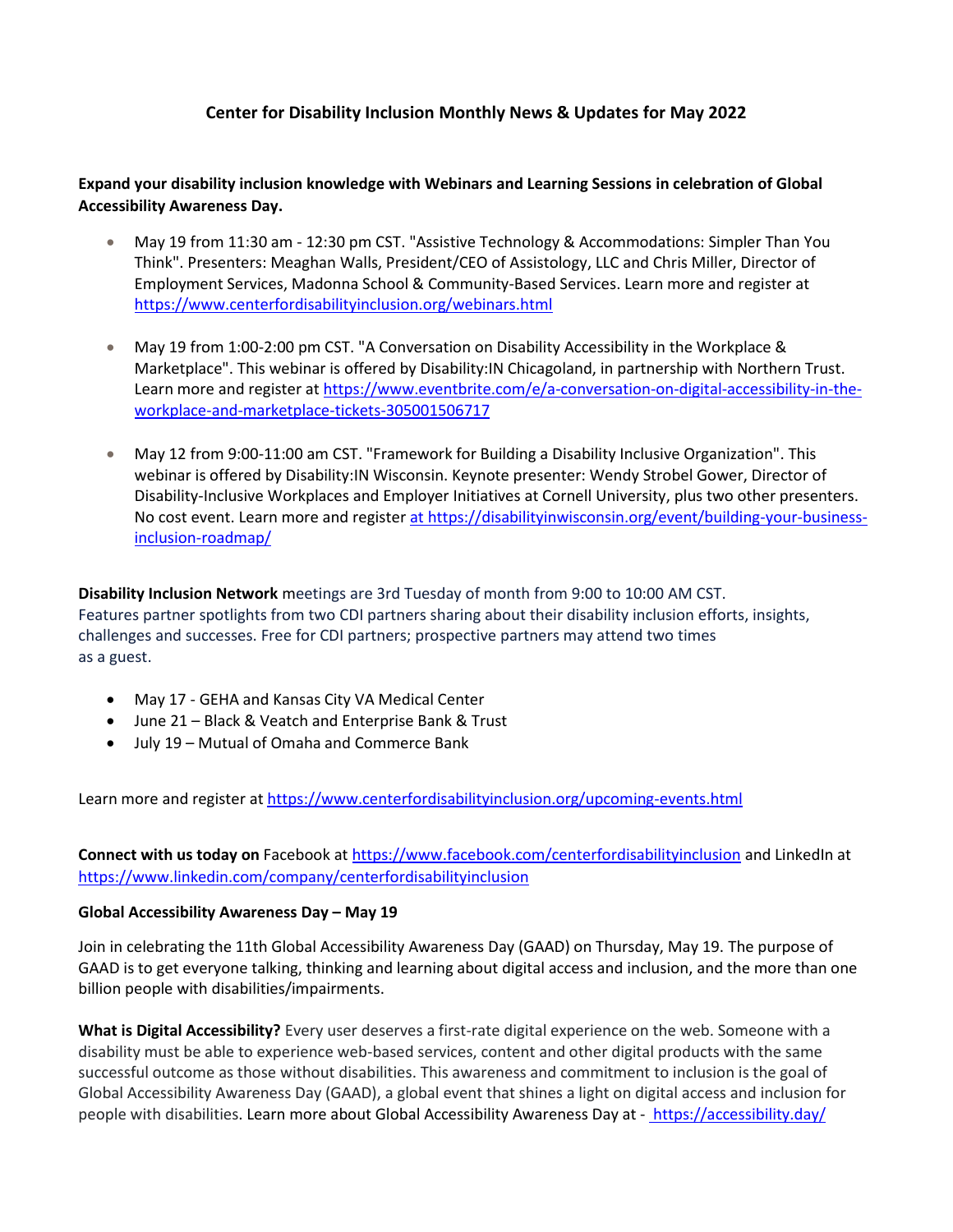## **8 th Annual Thought Leaders Forum – July 28**

This year's topic is "Leveraging Data to Drive Inclusion" led by Meg O'Connell, Founder and CEO of Global Disability Inclusion. Make plans to attend this annual signature event on July 28 at 11:30 am CST. Invite your internal leaders to attend with you and learn about this leading topic. Learn more and register at <https://www.centerfordisabilityinclusion.org/thought-leaders-forum.html>

### **New Addition to CDI Team**

We are excited to announce a new addition to the CDI team! Andy Traub has joined us as Director of Corporate Disability Inclusion and will be working closely with business partners, providing consultation to elevate disability inclusion. Andy has a rich and extensive background that will bring incredible value to our team and our partners in our efforts to advance disability inclusion in the workplace. Welcome to the team Andy! Check out [Andy's](https://www.centerfordisabilityinclusion.org/leadership-team.html)  [expertise](https://www.centerfordisabilityinclusion.org/leadership-team.html) at <https://www.centerfordisabilityinclusion.org/leadership-team.html> and please send him a welcome email at [atraub@centerfordisabilityinclusion.org](mailto:atraub@centerfordisabilityinclusion.org)

## **Thank You to our Renewing Partners.**

- Enterprise Bank and Trust
- Jack Henry and Associate
- Workforce Partnership Kansas Works
- Federal Reserve Bank of Kansas City

## **Ready to Advance Your Disability Efforts?**

CDI offers a variety of Partnership Options for business and community agencies. Select the level of benefits, consultation, online job board and other services that best fits your organization's disability inclusion focus. Want to learn more? Let's schedule an exploratory conversation. View your partnership options at – <https://www.centerfordisabilityinclusion.org/partnership.html> or email Darla Wilkerson, CEO at [dwilkerson@centerfordisabilityinclusion.org](mailto:dwilkerson@centerfordisabilityinclusion.org)

### **Compare our growth since 2020 with 30 partners to our 2022 efforts with 70 plus brands in partnership.**

Our 30 partners in 2020.